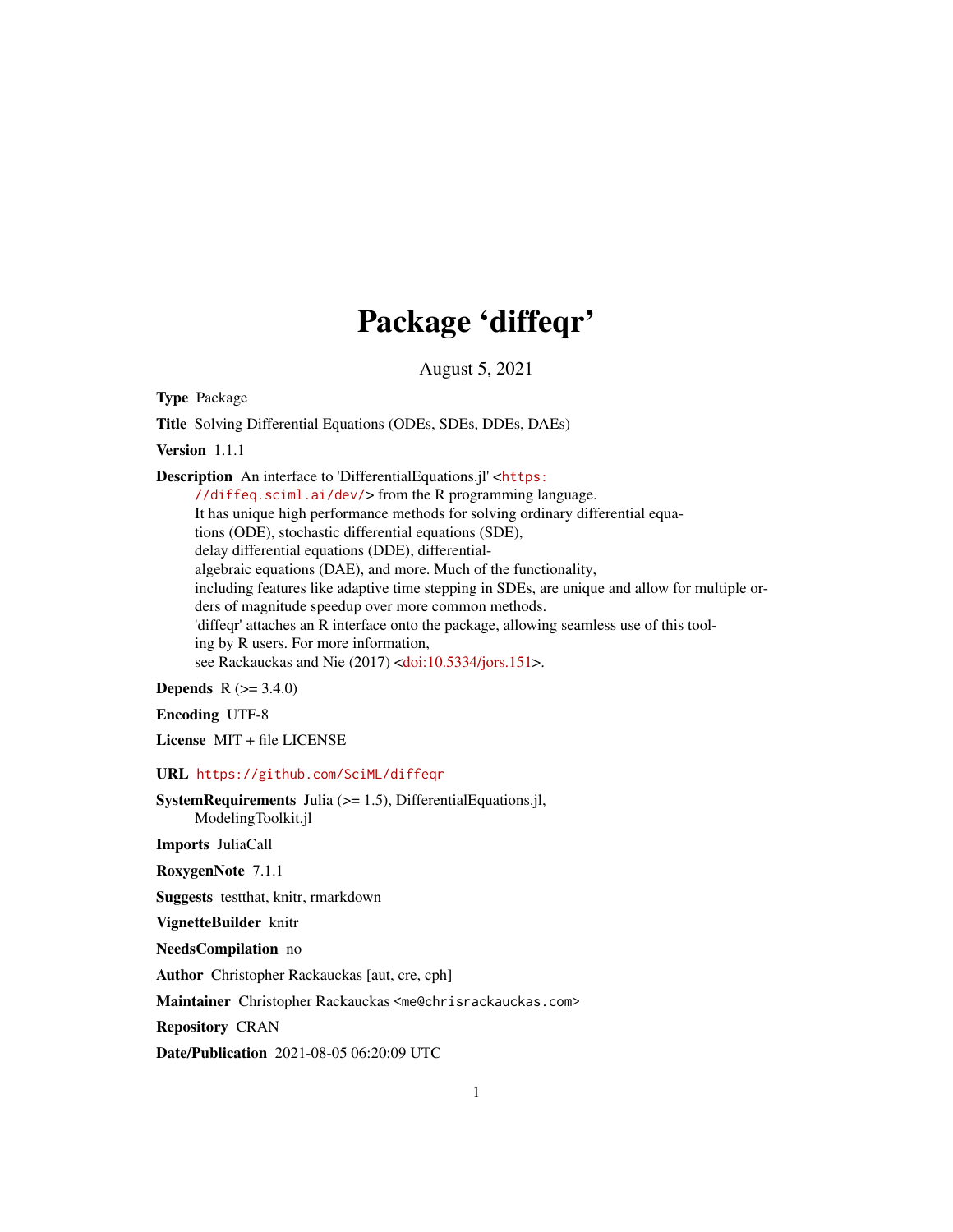### <span id="page-1-0"></span>R topics documented:

| Index |  |  |  |  |  |  |  |  |  |  |  |  |  |  |  |  |  |  |  |  |
|-------|--|--|--|--|--|--|--|--|--|--|--|--|--|--|--|--|--|--|--|--|
|       |  |  |  |  |  |  |  |  |  |  |  |  |  |  |  |  |  |  |  |  |
|       |  |  |  |  |  |  |  |  |  |  |  |  |  |  |  |  |  |  |  |  |
|       |  |  |  |  |  |  |  |  |  |  |  |  |  |  |  |  |  |  |  |  |
|       |  |  |  |  |  |  |  |  |  |  |  |  |  |  |  |  |  |  |  |  |

diffeqgpu\_setup *Setup DiffEqGPU*

#### Description

This function initializes the DiffEqGPU package for GPU-parallelized ensembles. The first time will be long since it includes precompilation.

#### Usage

diffeqgpu\_setup()

#### Value

Returns a degpu object which holds the module state of the Julia-side DiffEqGPU package. The core use is to use degpu\$EnsembleGPUArray() for choosing the GPU dispatch in the solve.

#### Examples

## Not run: ## diffeqgpu\_setup() is time-consuming and requires Julia+DifferentialEquations.jl

```
degpu <- diffeqr::diffeqgpu_setup()
```
## End(Not run)

diffeq\_setup *Setup diffeqr*

#### Description

This function initializes Julia and the DifferentialEquations.jl package. The first time will be long since it includes precompilation. Additionally, this will install Julia and the required packages if they are missing.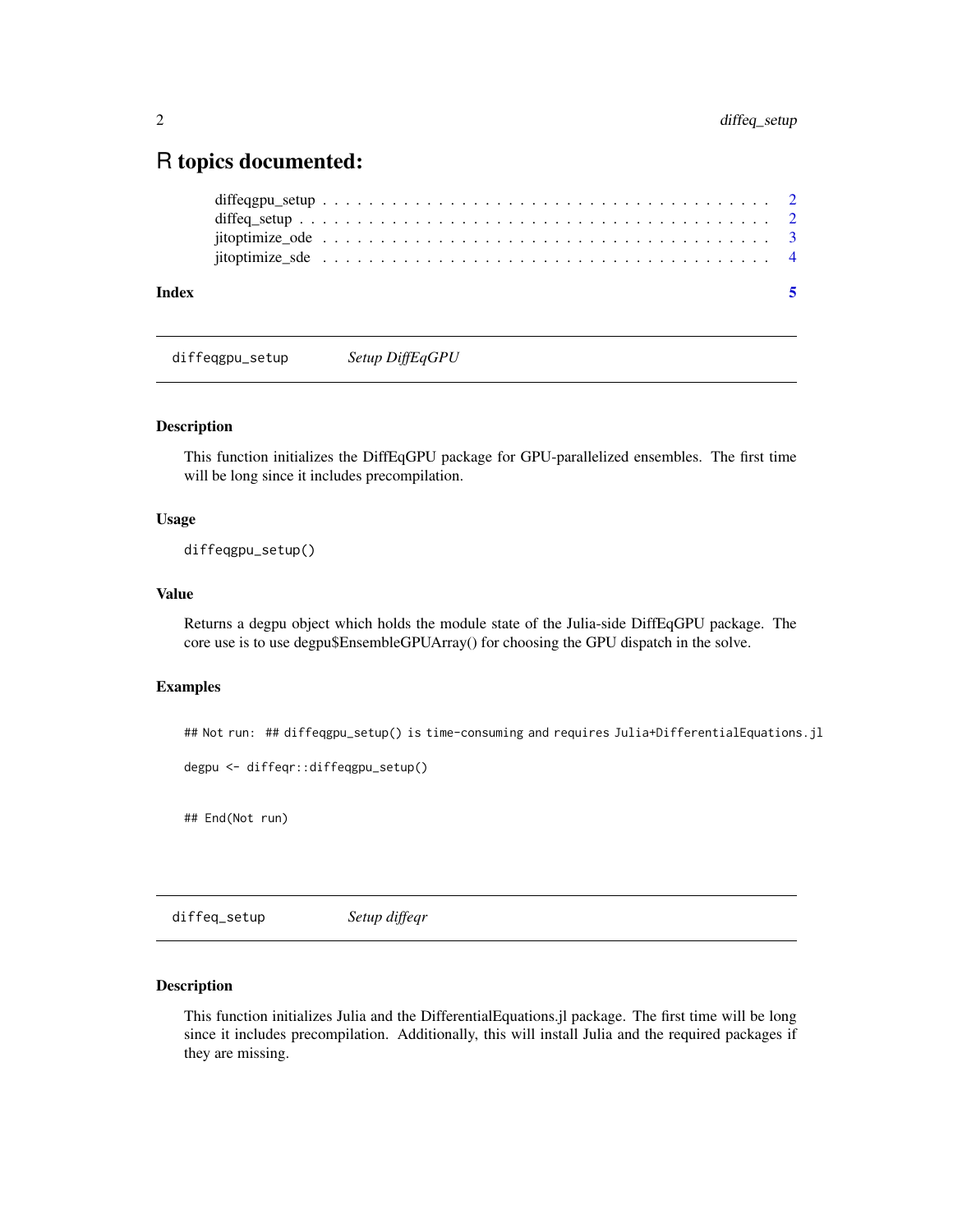#### <span id="page-2-0"></span>jitoptimize\_ode 3

#### Usage

```
diffeq_setup(pkg_check = TRUE, ...)
```
#### Arguments

| pkg_check | logical, check for DifferentialEquations.jl package and install if necessary |
|-----------|------------------------------------------------------------------------------|
| .         | Parameters are passed down to JuliaCall:: <i>julia_setup</i>                 |

#### Value

Returns the de object which gives R-side calls to DifferentialEquations.jl's functions. For example, de\$solve calls the DifferentialEquations.solve function, and de\$ODEProblem calls the DifferentialEquations.

#### Examples

```
## Not run: ## diffeq_setup() is time-consuming and requires Julia+DifferentialEquations.jl
```

```
diffeqr::diffeq_setup()
```
## End(Not run)

jitoptimize\_ode *Jit Optimize an ODEProblem*

#### Description

This function JIT Optimizes and ODEProblem utilizing the Julia ModelingToolkit and JIT compiler.

#### Usage

```
jitoptimize_ode(de, prob)
```
#### Arguments

| de   | the current diffeqr environment |
|------|---------------------------------|
| prob | an ODEProblem                   |

#### Value

Returns an ODEProblem which has been JIT-optimized by Julia.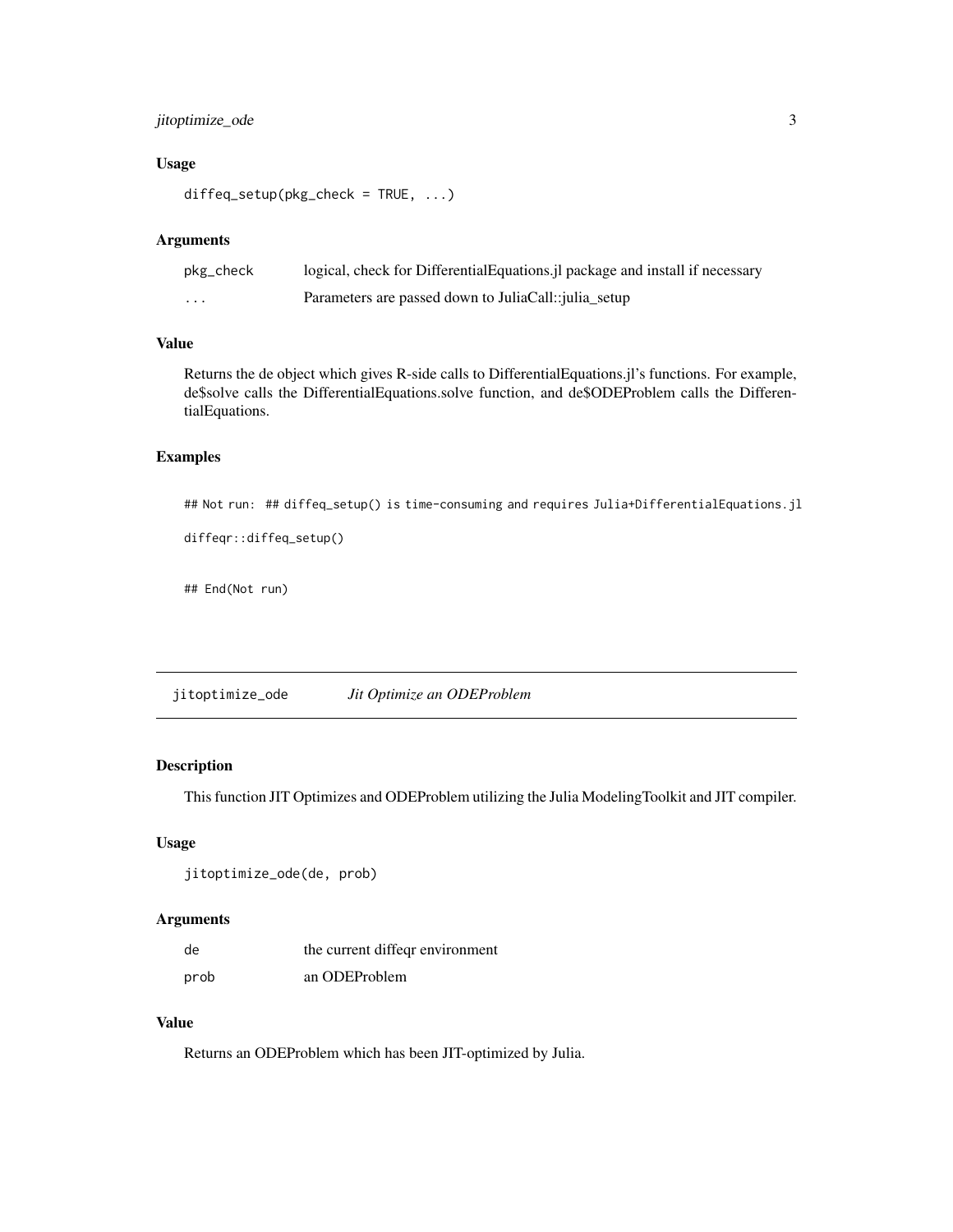#### Examples

```
## Not run: ## diffeq_setup() is time-consuming and requires Julia+DifferentialEquations.jl
de <- diffeqr::diffeq_setup()
f \leftarrow function(u, p, t) {
 du1 = p[1]*(u[2]-u[1])du2 = u[1]*(p[2]-u[3]) - u[2]
  du3 = u[1]*u[2] - p[3]*u[3]
  return(c(du1,du2,du3))
}
u0 < -c(1.0, 0.0, 0.0)tspan <-c(0.0,100.0)p \leq -c(10.0, 28.0, 8/3)prob <- de$ODEProblem(f, u0, tspan, p)
fastprob <- diffeqr::jitoptimize_ode(de,prob)
sol <- de$solve(fastprob,de$Tsit5())
## End(Not run)
```
jitoptimize\_sde *Jit Optimize an SDEProblem*

#### Description

This function JIT Optimizes and SDEProblem utilizing the Julia ModelingToolkit and JIT compiler.

#### Usage

jitoptimize\_sde(de, prob)

#### Arguments

| de   | the current diffeqr environment |
|------|---------------------------------|
| prob | an SDEProblem                   |

#### Value

Returns an SDEProblem which has been JIT-optimized by Julia.

#### Examples

```
## Not run: ## diffeq_setup() is time-consuming and requires Julia+DifferentialEquations.jl
```

```
diffeqr::diffeq_setup()
```
## End(Not run)

<span id="page-3-0"></span>